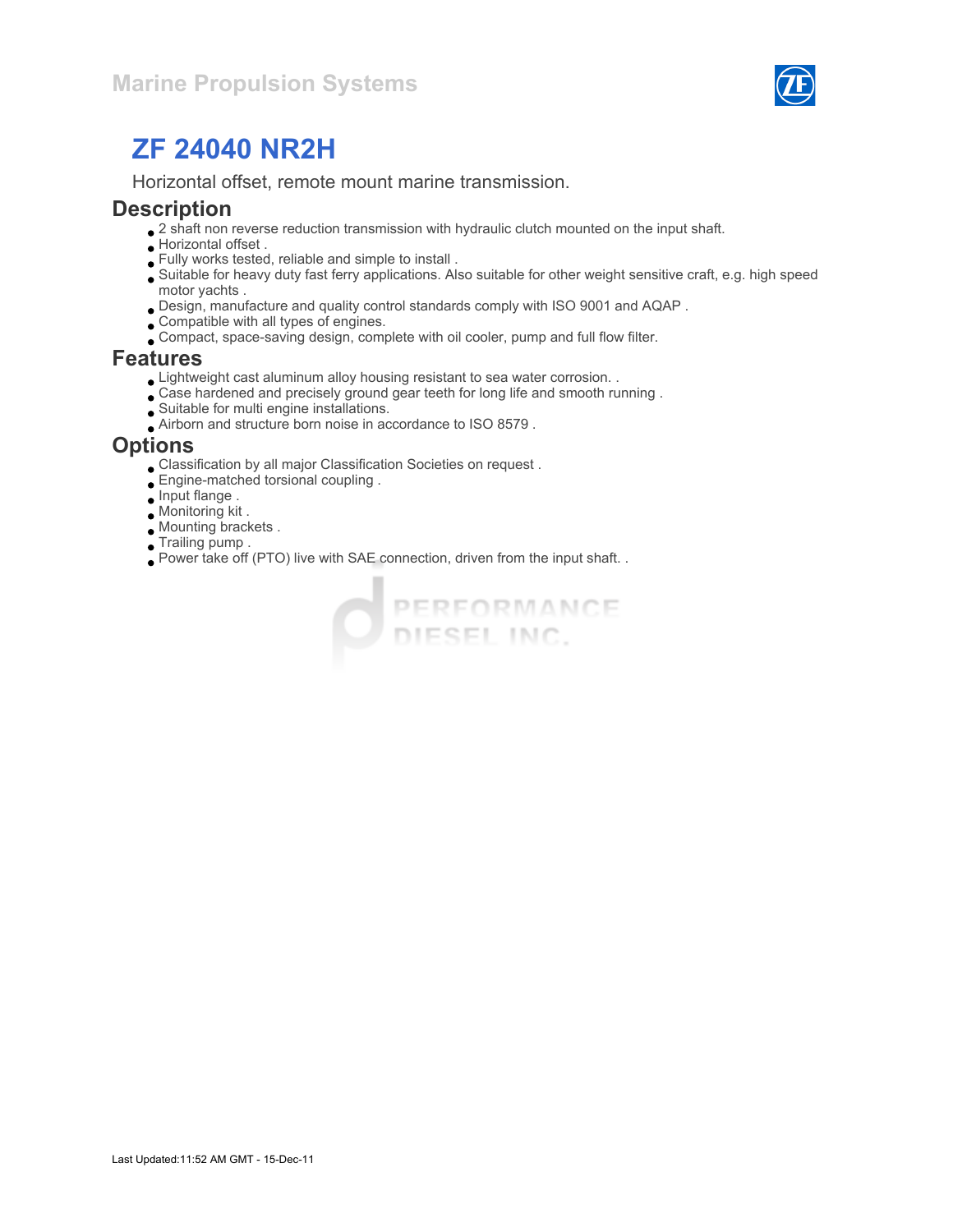Ratings

## Light Duty

| <b>RATIOS</b> |                                                     | MAX. TORQUE POWER/RPM<br><b>INPUT POWER CAPACITY</b> |                                                   |           |                                                                   |    |          |           |          |          | MAX. |            |
|---------------|-----------------------------------------------------|------------------------------------------------------|---------------------------------------------------|-----------|-------------------------------------------------------------------|----|----------|-----------|----------|----------|------|------------|
|               |                                                     | Nm                                                   | ftlb                                              | <b>kW</b> | hp                                                                | kW | hp       | <b>kW</b> | hp       | kW       | hp   | <b>RPM</b> |
|               |                                                     |                                                      |                                                   |           |                                                                   |    | 1800 rpm |           | 2000 rpm | 2100 rpm |      |            |
|               | $\Box$ 1.514*, 2.032, 2.577, 2.760*,<br>3.043.3.476 | 20000                                                | 14751 2.0942 2.8084 3770 5055 4188 5617 4398 5898 |           |                                                                   |    |          |           |          |          |      | 2300       |
|               | $\blacksquare$ 3.700*                               | 19047                                                |                                                   |           | 14048   1.9945   2.6746   3590   4814   3989   5349   4188   5617 |    |          |           |          |          |      | 2300       |
|               | $\Box$ 3.947*                                       | 18094                                                |                                                   |           | 13345 1.8947 2.5408 3410 4573 3789 5082 3979 5336                 |    |          |           |          |          |      | 2300       |

Special Order Ratio.

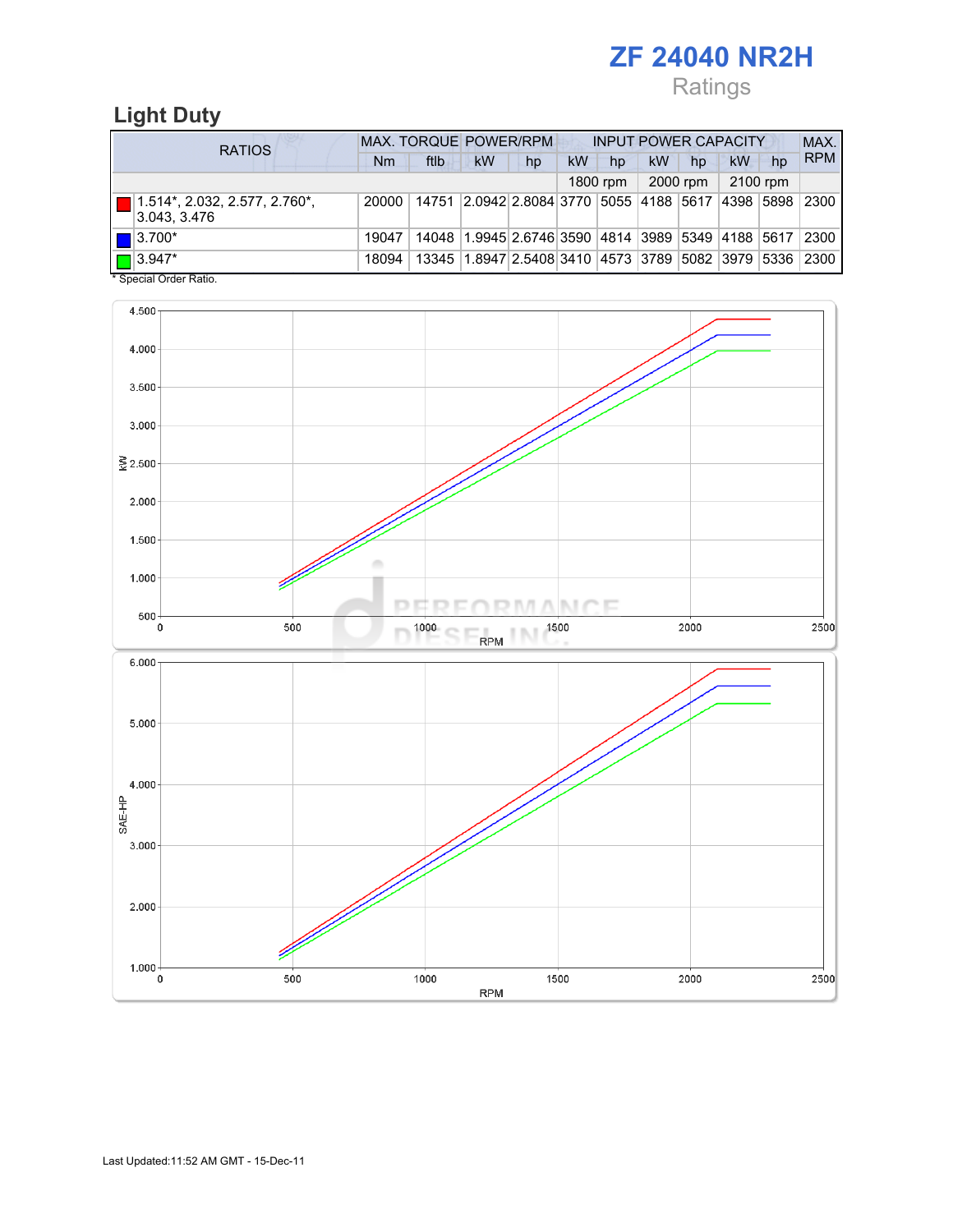# Ratings

#### Medium Duty

| <b>RATIOS</b>                                         | MAX. TORQUE POWER/RPM<br><b>INPUT POWER CAPACITY</b> |       |                                                                   |    |    |          |    |          |          |    | MAX.       |
|-------------------------------------------------------|------------------------------------------------------|-------|-------------------------------------------------------------------|----|----|----------|----|----------|----------|----|------------|
|                                                       | Nm                                                   | ftlb  | <b>kW</b>                                                         | hp | kW | hp       | kW | hp       | kW       | hp | <b>RPM</b> |
|                                                       |                                                      |       |                                                                   |    |    | 1600 rpm |    | 1800 rpm | 2000 rpm |    |            |
| $\Box$ 1.514*, 2.032, 2.577, 2.760*,<br> 3.043, 3.476 | 16929                                                |       | 12486   1.7727   2.3772   2836   3804   3191   4279   3545   4754 |    |    |          |    |          |          |    | 2300       |
| $\blacksquare$ 3.700*                                 | 16122                                                | 11891 | 1.6882 2.2639 2701 3622 3039 4075 3376 4528 2300                  |    |    |          |    |          |          |    |            |
| $\Box$ 3.947*<br>$*$ Consider Codes Definition        | 15316                                                | 11297 | 1.6038 2.1507 2566  3441  2887  3871  3208  4301                  |    |    |          |    |          |          |    | 2300       |

Special Order Ratio.

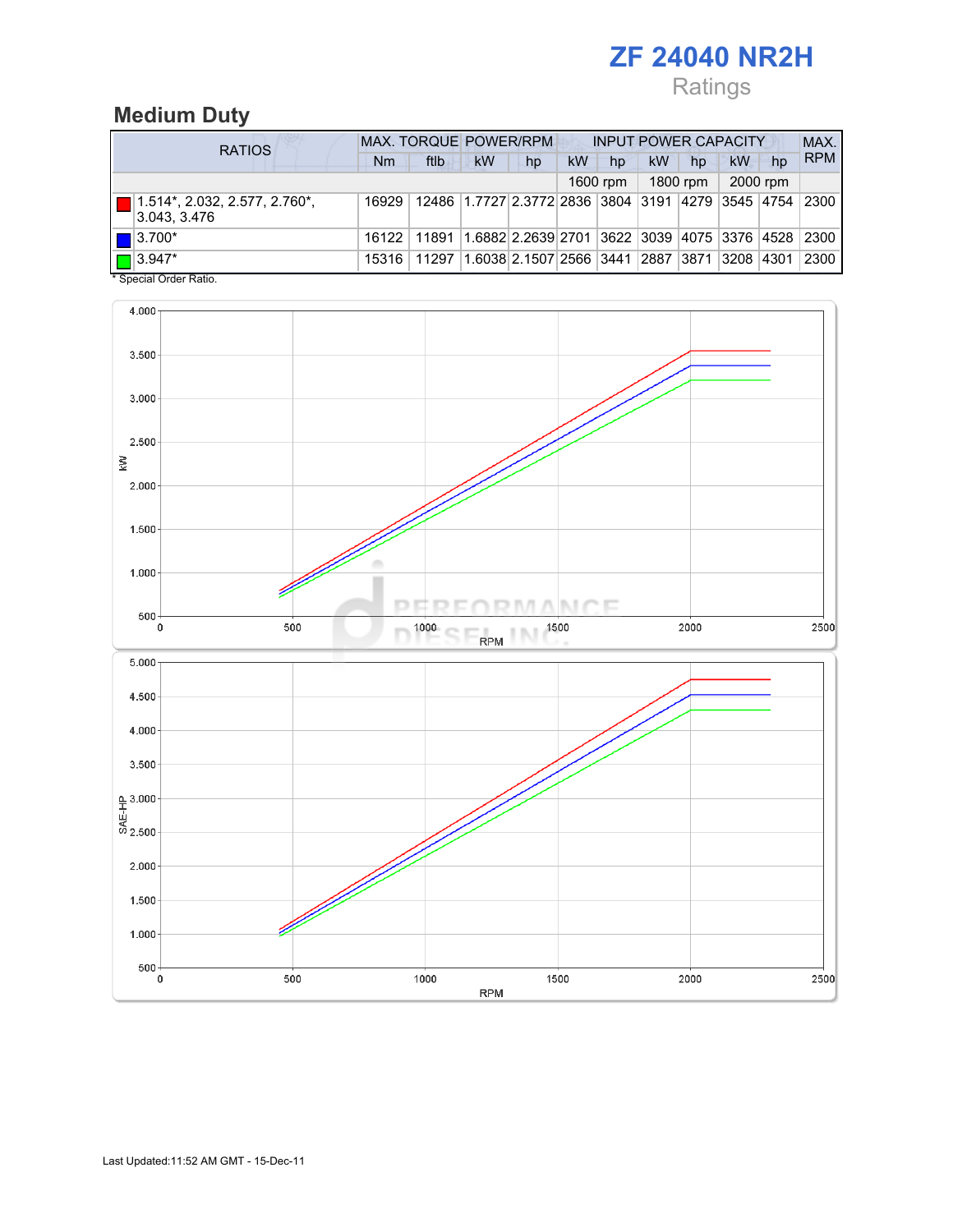## Ratings

## Continuous Duty

| <b>RATIOS</b> |                                                | MAX.<br>POWER/RPM<br><b>INPUT POWER CAPACITY</b><br><b>TORQUE</b> |      |                                                  |    |    |          |    |          |    |          |            |
|---------------|------------------------------------------------|-------------------------------------------------------------------|------|--------------------------------------------------|----|----|----------|----|----------|----|----------|------------|
|               |                                                | Nm                                                                | ftlb | kW                                               | hp | kW | hp       | kW | hp       | kW | hp       | <b>RPM</b> |
|               |                                                |                                                                   |      |                                                  |    |    | 1200 rpm |    | 1600 rpm |    | 1800 rpm |            |
|               | (1.514*, 2.032, 2.577, 2.760*,<br>3.043, 3.476 | 13386                                                             |      | 9873 1.4017 1.8797 1682 2256 2243 3007 2523 3383 |    |    |          |    |          |    |          | 1800       |
|               | $\blacksquare$ 3.700*                          | 12748                                                             |      | 9402 1.3349 1.7901 1602 2148 2136 2864 2403 3222 |    |    |          |    |          |    |          | 1800       |
|               | $\Box$ 3.947*                                  | 12110                                                             |      | 8932 1.2681 1.7005 1522 2041 2029 2721 2283      |    |    |          |    |          |    | 3061     | 1800       |

\* Special Order Ratio.

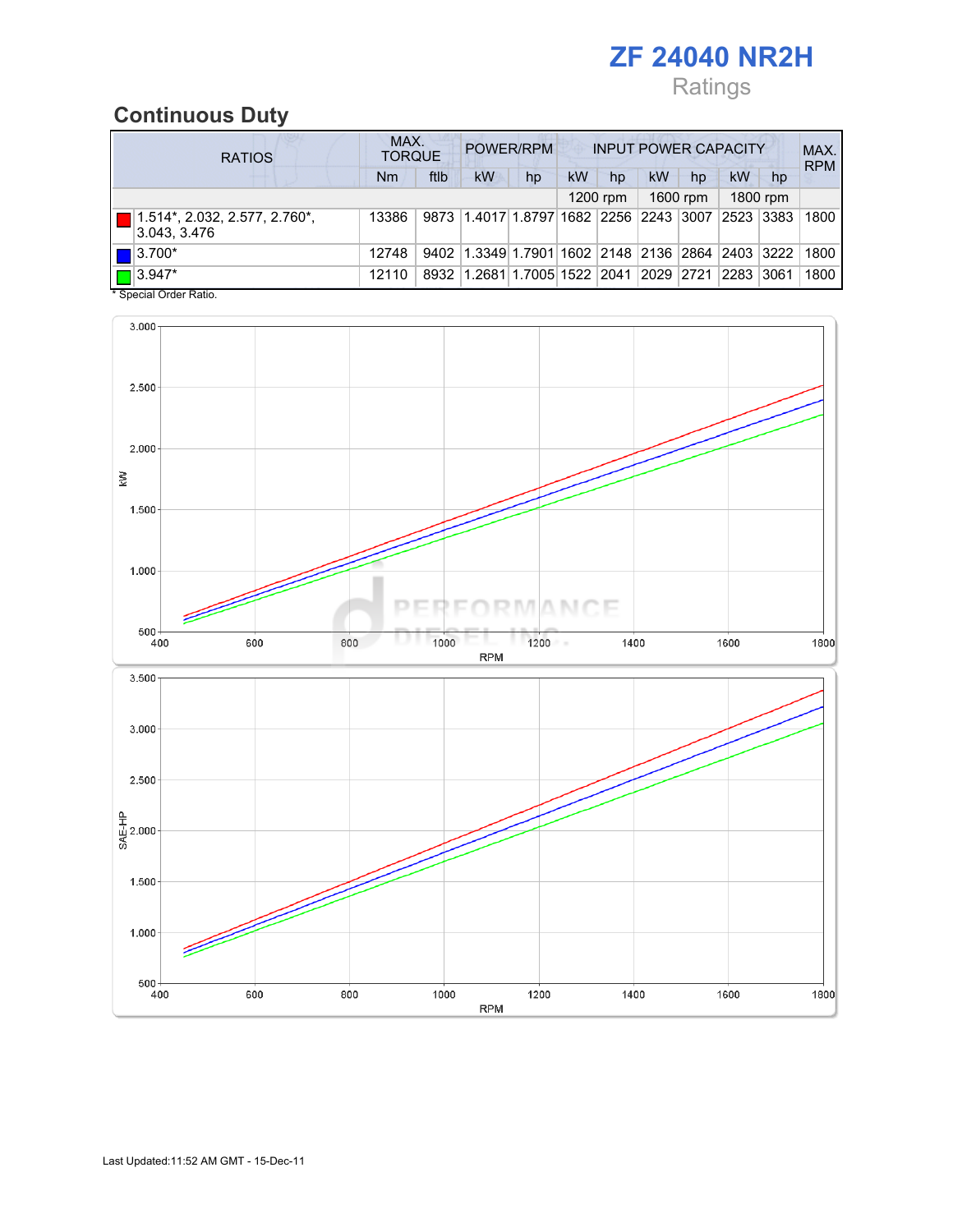

**Dimensions** 



| mm (inches) |                |                |                |                |                            |            |                |  |  |
|-------------|----------------|----------------|----------------|----------------|----------------------------|------------|----------------|--|--|
| A           | B <sub>1</sub> | B2             | H <sub>1</sub> | H <sub>2</sub> | ш                          | L1         | L <sub>2</sub> |  |  |
| 475 (18.7)  | 460 (18.1)     | 315(12.4)      | 480 (18.9)     | 637 (25.1)     | 1,032(40.6)                | 750 (29.5) | 480 (18.9)     |  |  |
|             |                | Weight kg (lb) |                |                | Oil Capacity Litre (US qt) |            |                |  |  |
|             |                | 1,600 ( 3,520) |                | 75.0 (80.0)    |                            |            |                |  |  |

#### Output Coupling Dimensions N (

|  |  |  |                      |  | <b>Bolt Holes</b> |     |                                                  |              |
|--|--|--|----------------------|--|-------------------|-----|--------------------------------------------------|--------------|
|  |  |  |                      |  |                   | No. |                                                  | Diameter (E) |
|  |  |  | mm in mm in mm in mm |  |                   |     | mm                                               |              |
|  |  |  |                      |  |                   |     | $ 435 $ 17.1 385 15.2 330 13.0 46.0 1.81 20 30.4 | 1.20         |



Е